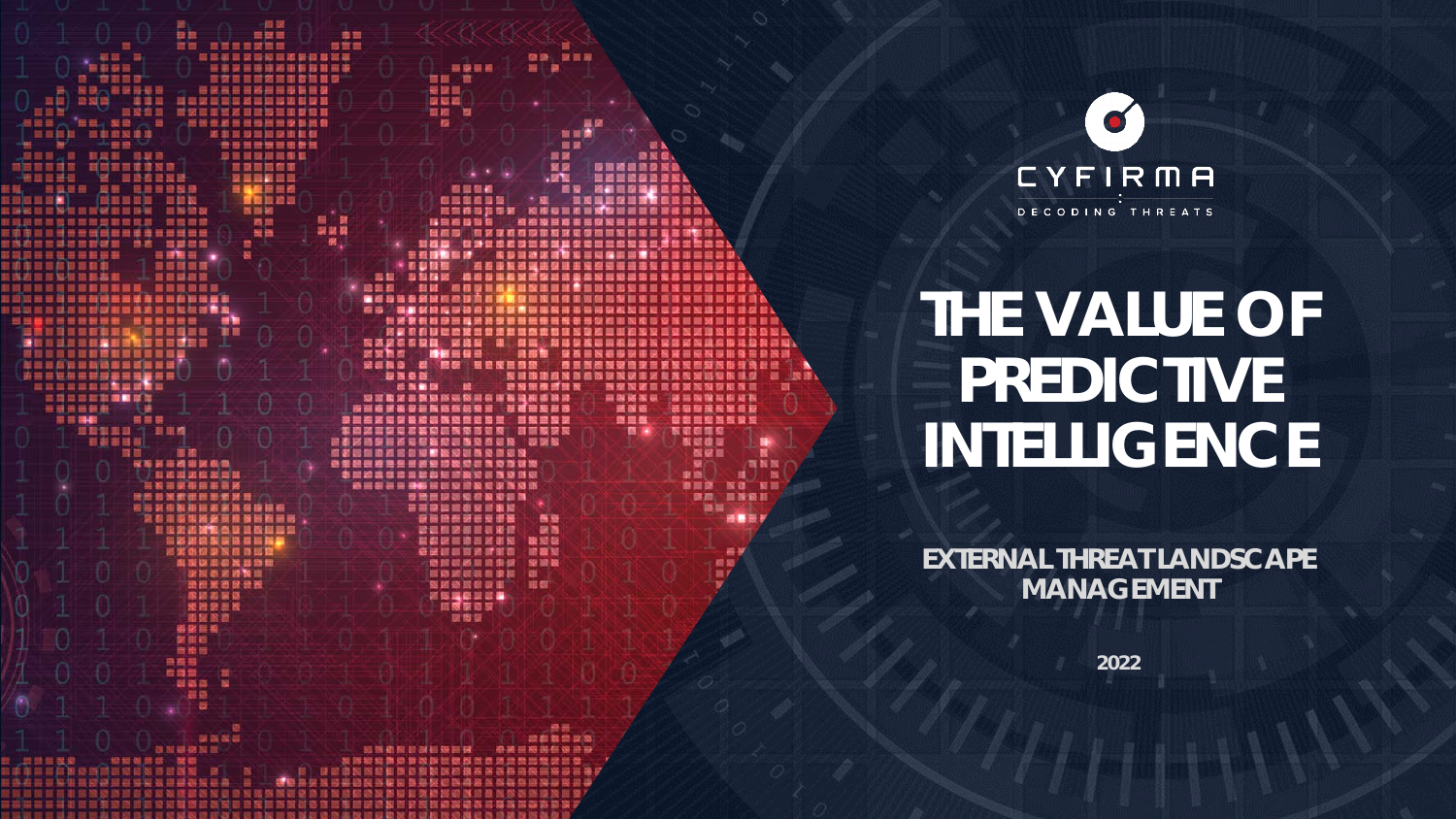### **TRAILBLAZING EXTERNAL THREAT LANDSCAPE MANAGEMENT PLATFORM COMPANY CYFIRMA AT A GLANCE**

**DECODING THREATS** 

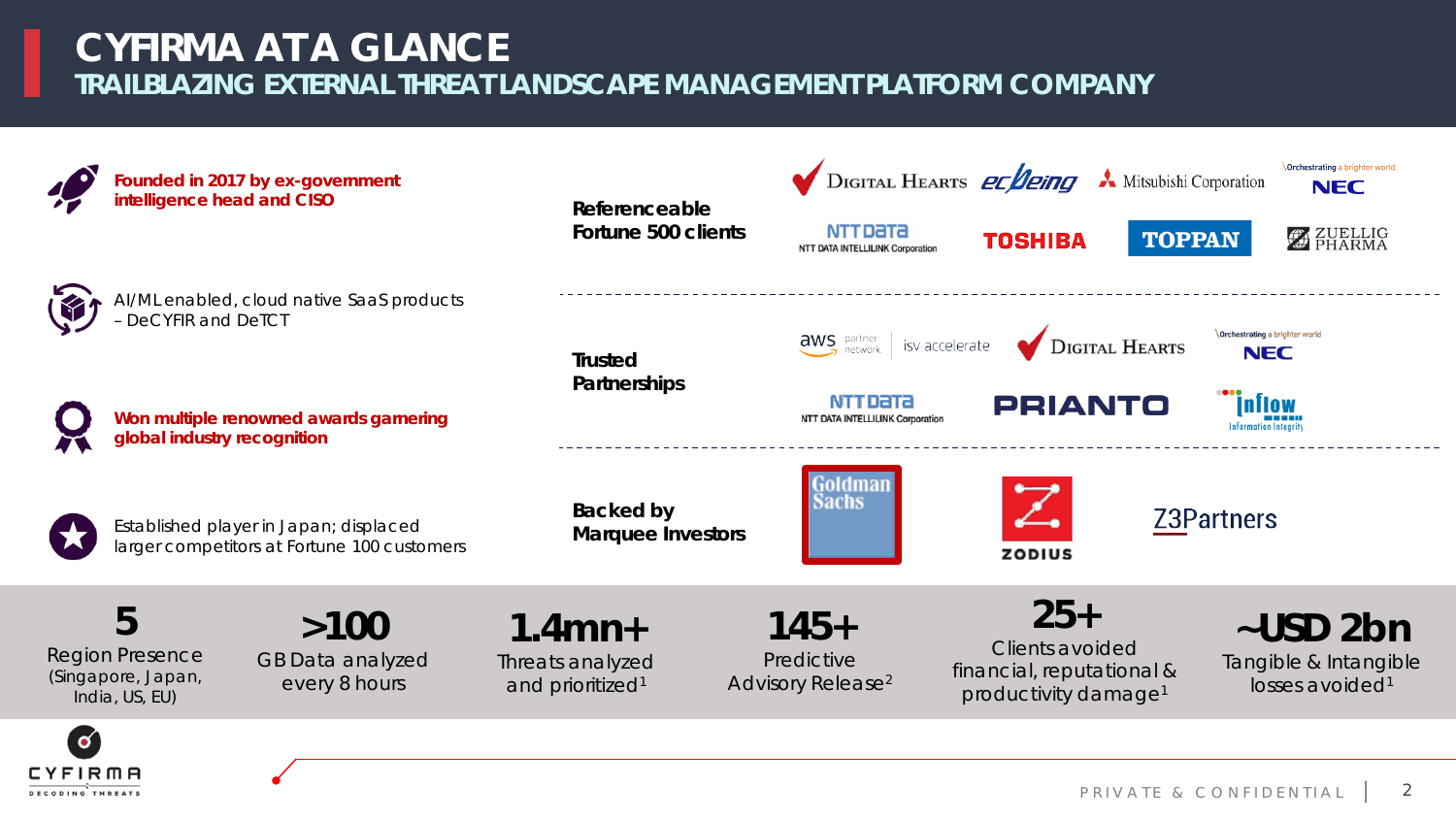## **WHY ARE WE DOING WHAT WE ARE DOING ONCE UPON A TIME…**

Understand the identified threat actors, campaigns, and target assets that could affect your customer and the industry they are operating in, to take corrective actions well before the threat and risk is realised.

| <b>REACTIVE</b>                                                                                                                                                                                                                                              | <b>PROACTIVE</b>                                                                                                                                                                                                                                                                                                                                                                                                                                                 | <b>PREDICTIVE</b>                                                                                                                                                                                                                                                                                   |
|--------------------------------------------------------------------------------------------------------------------------------------------------------------------------------------------------------------------------------------------------------------|------------------------------------------------------------------------------------------------------------------------------------------------------------------------------------------------------------------------------------------------------------------------------------------------------------------------------------------------------------------------------------------------------------------------------------------------------------------|-----------------------------------------------------------------------------------------------------------------------------------------------------------------------------------------------------------------------------------------------------------------------------------------------------|
| Every now has a history<br>• The concept of Cyber Security<br>has its heritage from the<br>1970s, something that has<br>became increasingly visible<br>since the 1990s.<br>Simple methods have grown<br>into sophisticated methods to<br>attack and defence. | Today's mindset may help you<br>The "you have been breached" mindset is a<br>common agreement.<br>Security Controls allow you to secure your<br>organisation<br>Using privileges with an automated<br>management.<br>Structure the infrastructure more precisely by<br>$\blacksquare$<br>network segregation and air gapped<br>networks.<br>Implement endpoint security.<br>Identify the common security parameters:<br>Identities and their access permissions. | The future always starts today<br>The change of infrastructure<br>perimeters, e.g. by SaaS, PaaS and<br>basic cloud adoption leads to more<br>complex security challenges.<br>Interoperability across multiple<br>organisations lead to exposure<br>towards the cybersecurity threats<br>and risks. |
| Security Vendors, Specialized<br>organizations such as country CIRT /<br><b>Internet News</b>                                                                                                                                                                | OSINT, Threat Intelligence Vendors, Professional Researchers                                                                                                                                                                                                                                                                                                                                                                                                     | CYFIRMA' S ETLM, THREAT DISCOVERY AND<br><b>PREDICTIVE CYBER INTELLIGENCE</b>                                                                                                                                                                                                                       |

**A secure "inside" does not prevent you from risks and threats from the "outside"**

FIRMA **DECODING THREATS**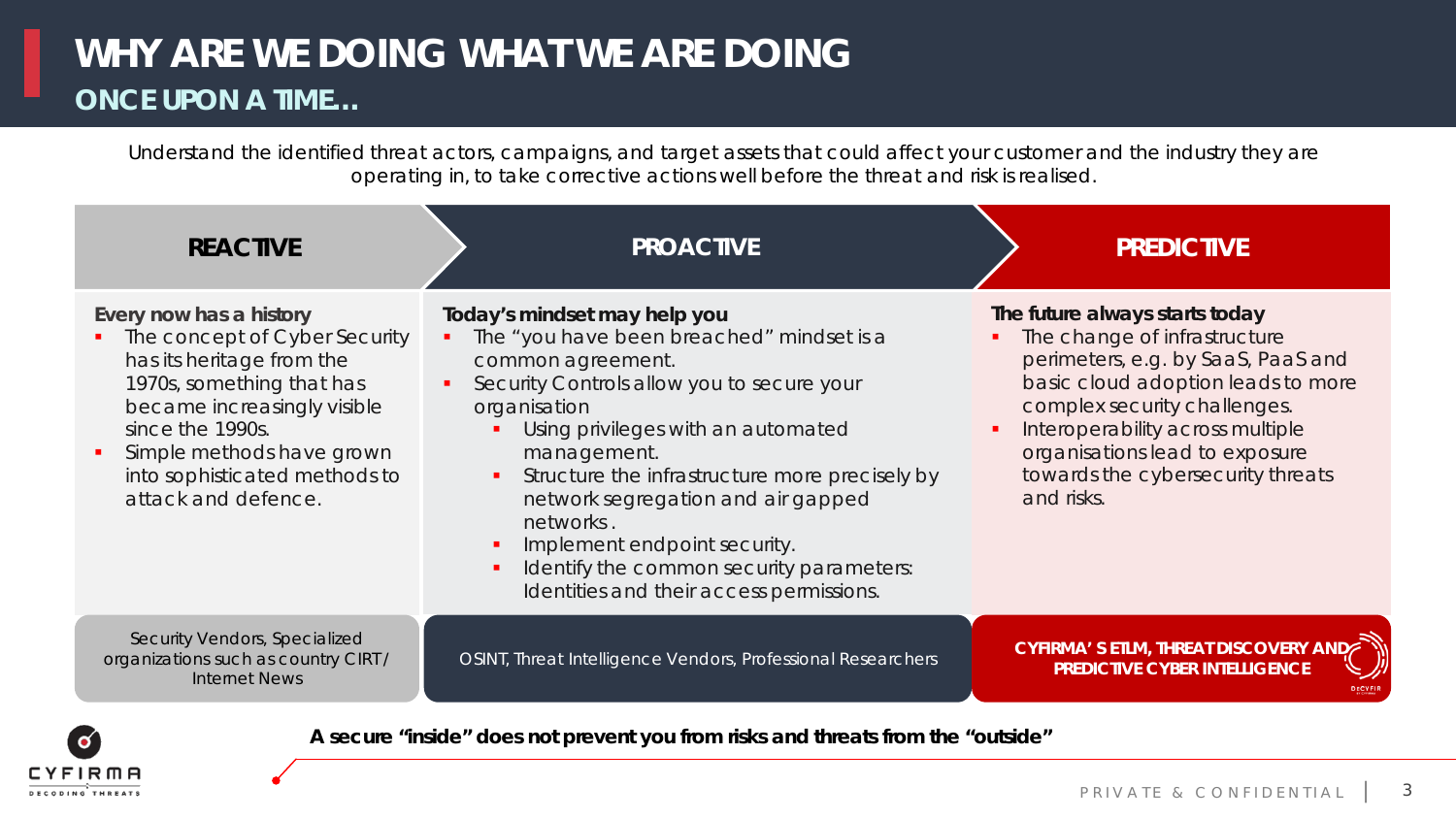**IDENTIFYING TARGETED INTELLIGENCE TO PREVENT ATTACKS**



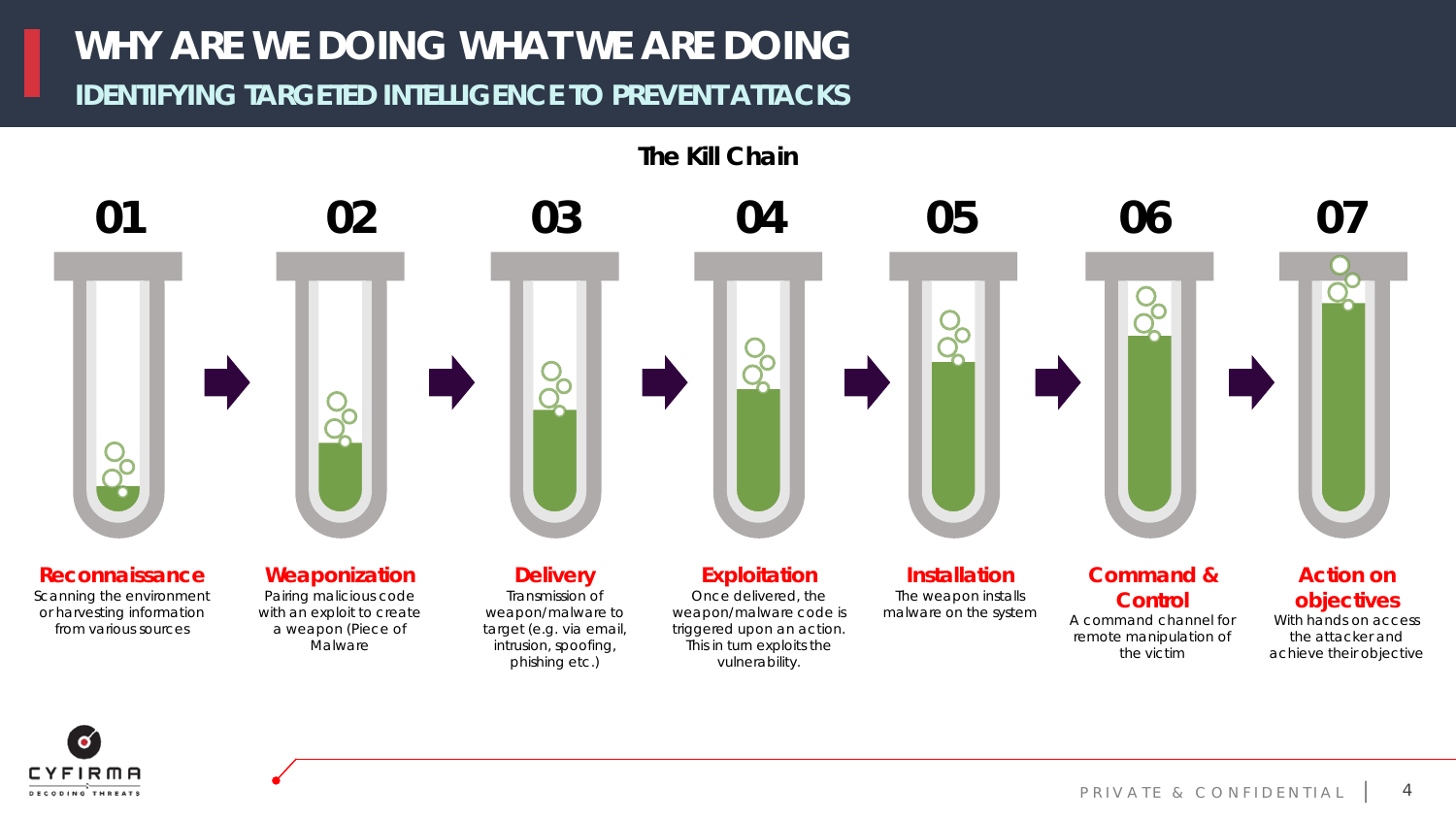#### **IDENTIFYING TARGETED INTELLIGENCE TO PREVENT ATTACKS**



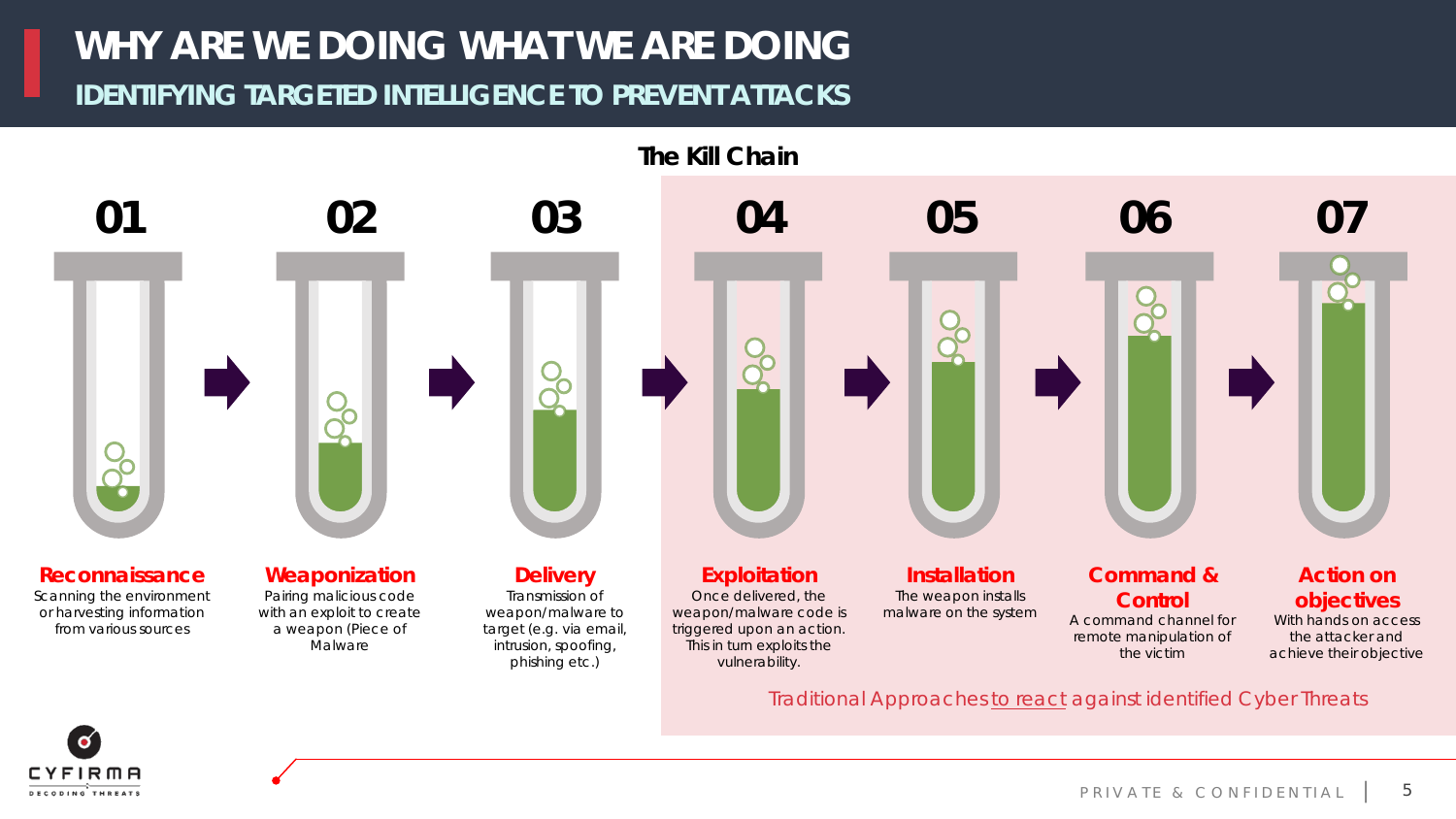#### **IDENTIFYING TARGETED INTELLIGENCE TO PREVENT ATTACKS**



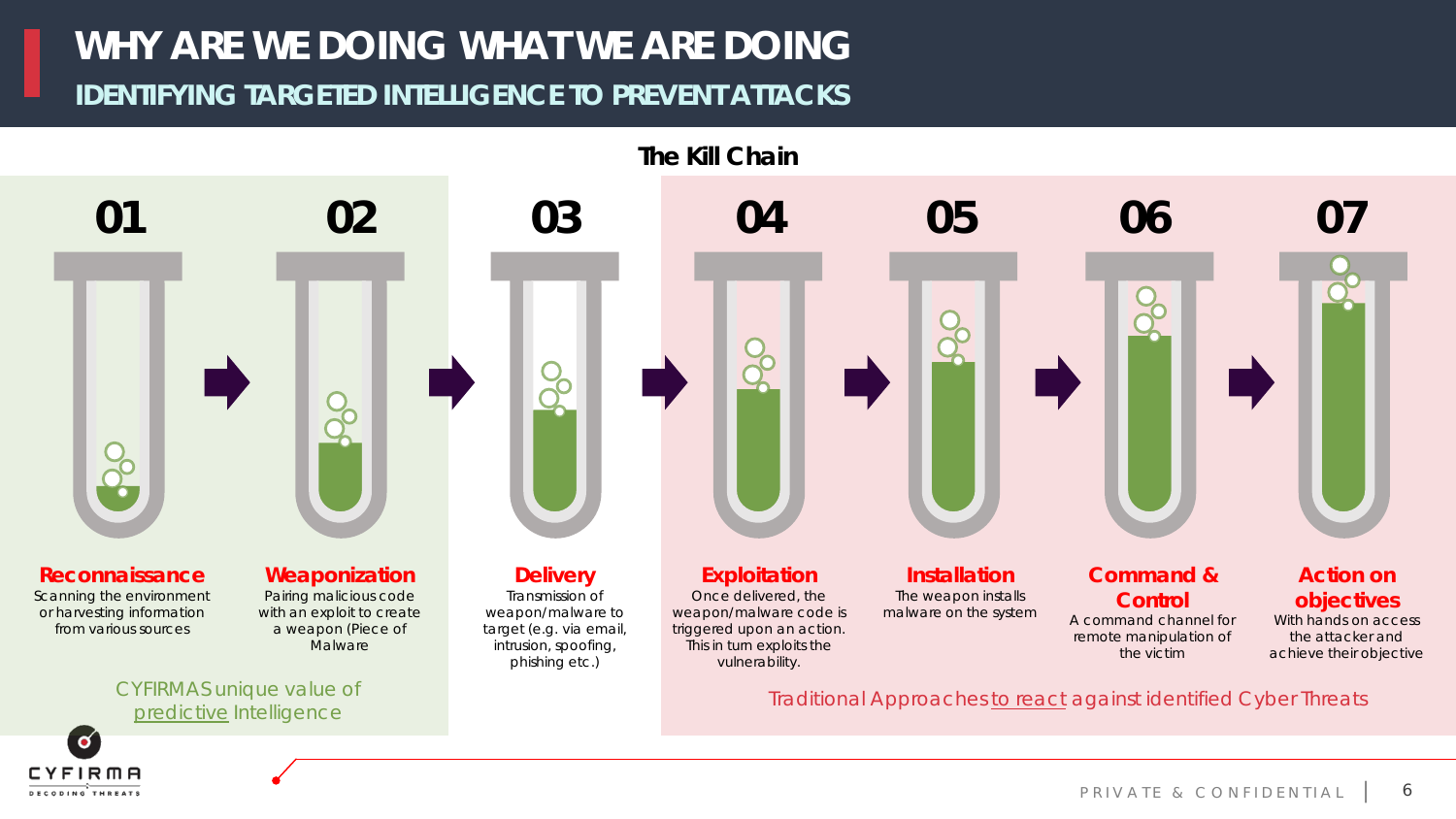#### **IDENTIFYING TARGETED INTELLIGENCE TO PREVENT ATTACKS**

**DECODING THREATS** 

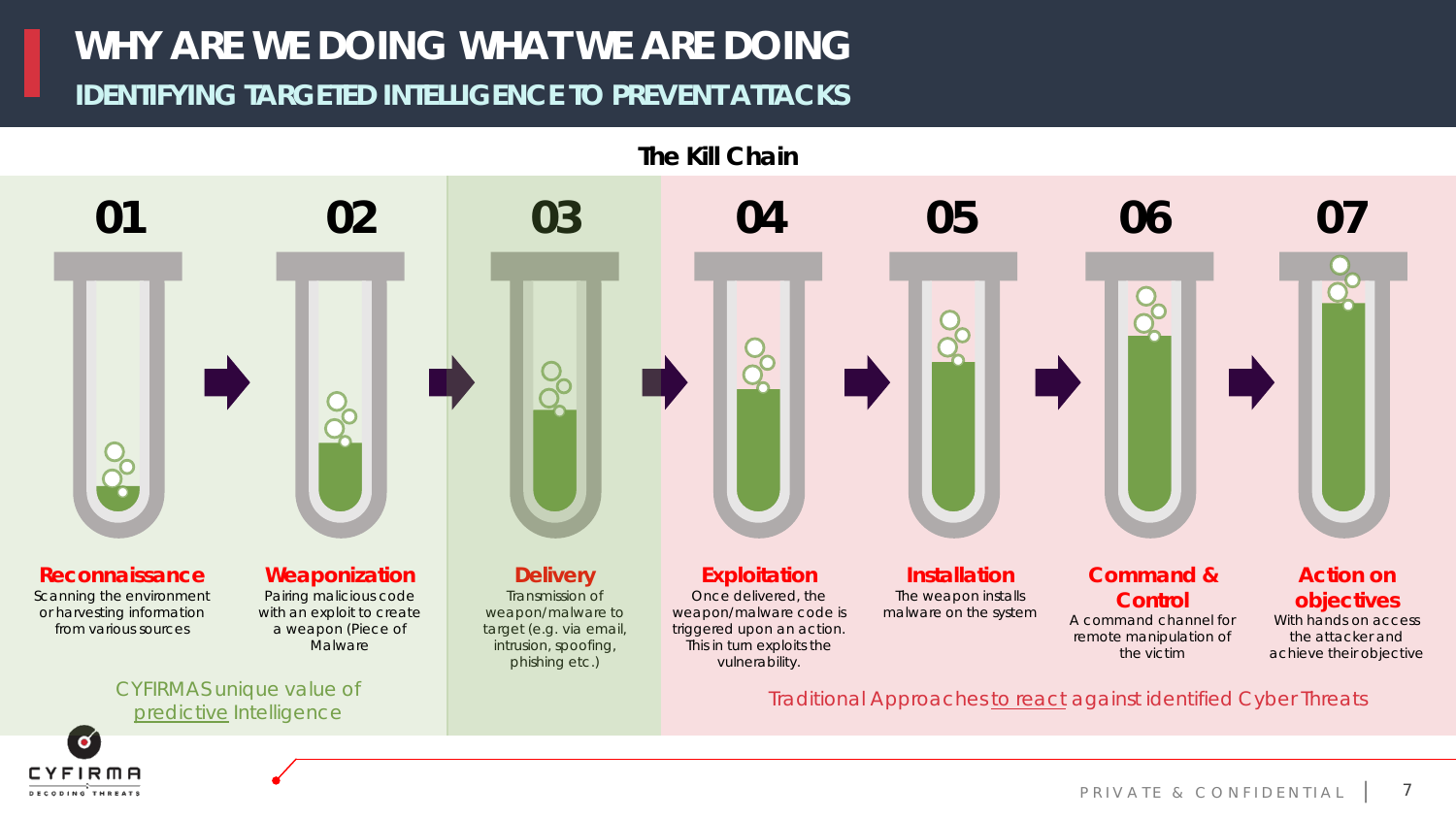## **COMPETITIVE LANDSCAPE (1/2)**

**MULTI-LAYERED CYBER INTELLIGENCE UNRAVELLING THREATS AT THE PLANNING STAGE ITSELF**



#### **COMPETITIVE POSITIONING**



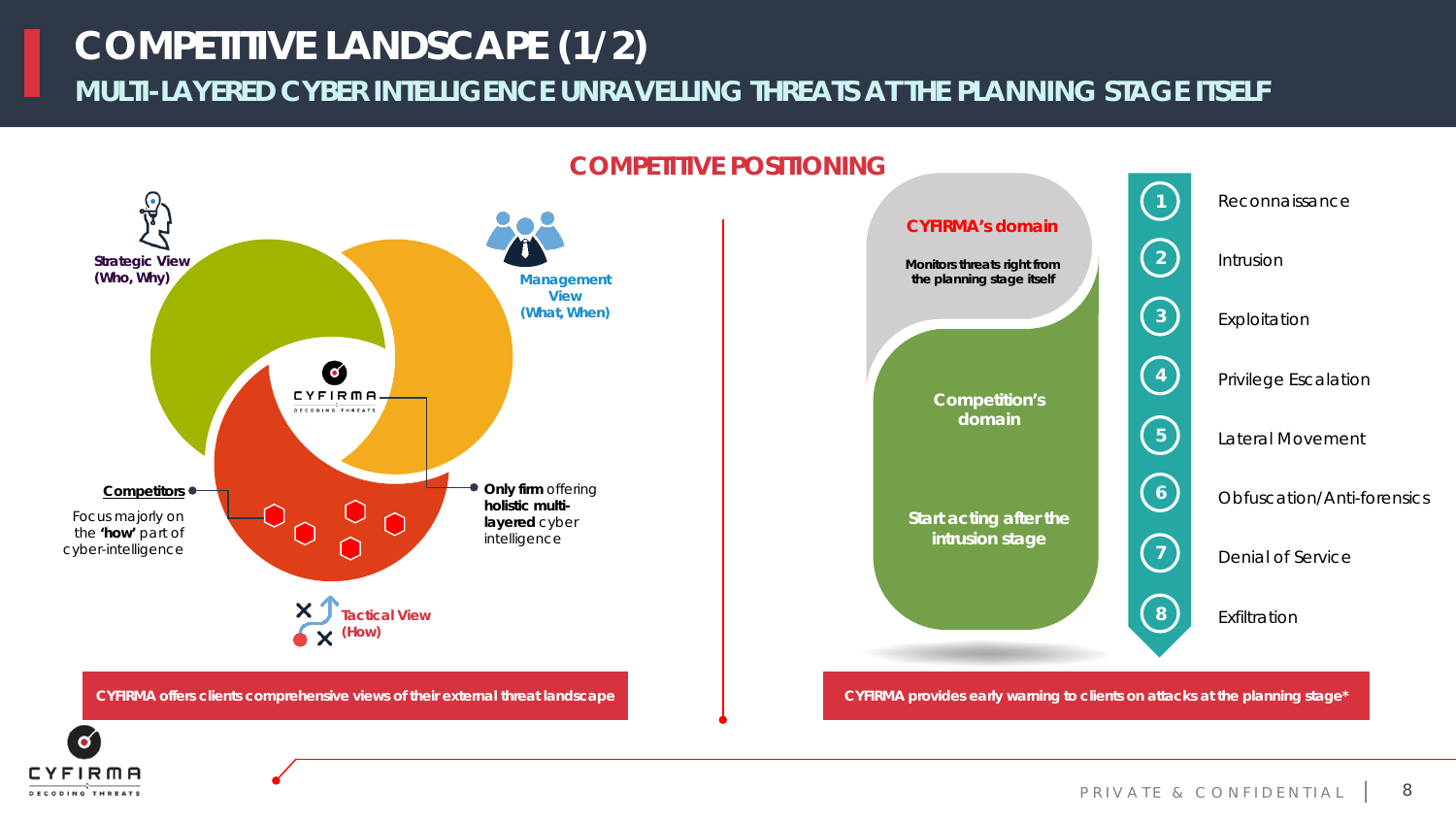## **OFFERING PREDICTIVE & PERSONALIZED CYBER INTELLIGENCE COMPETITIVE LANDSCAPE (2/2)**



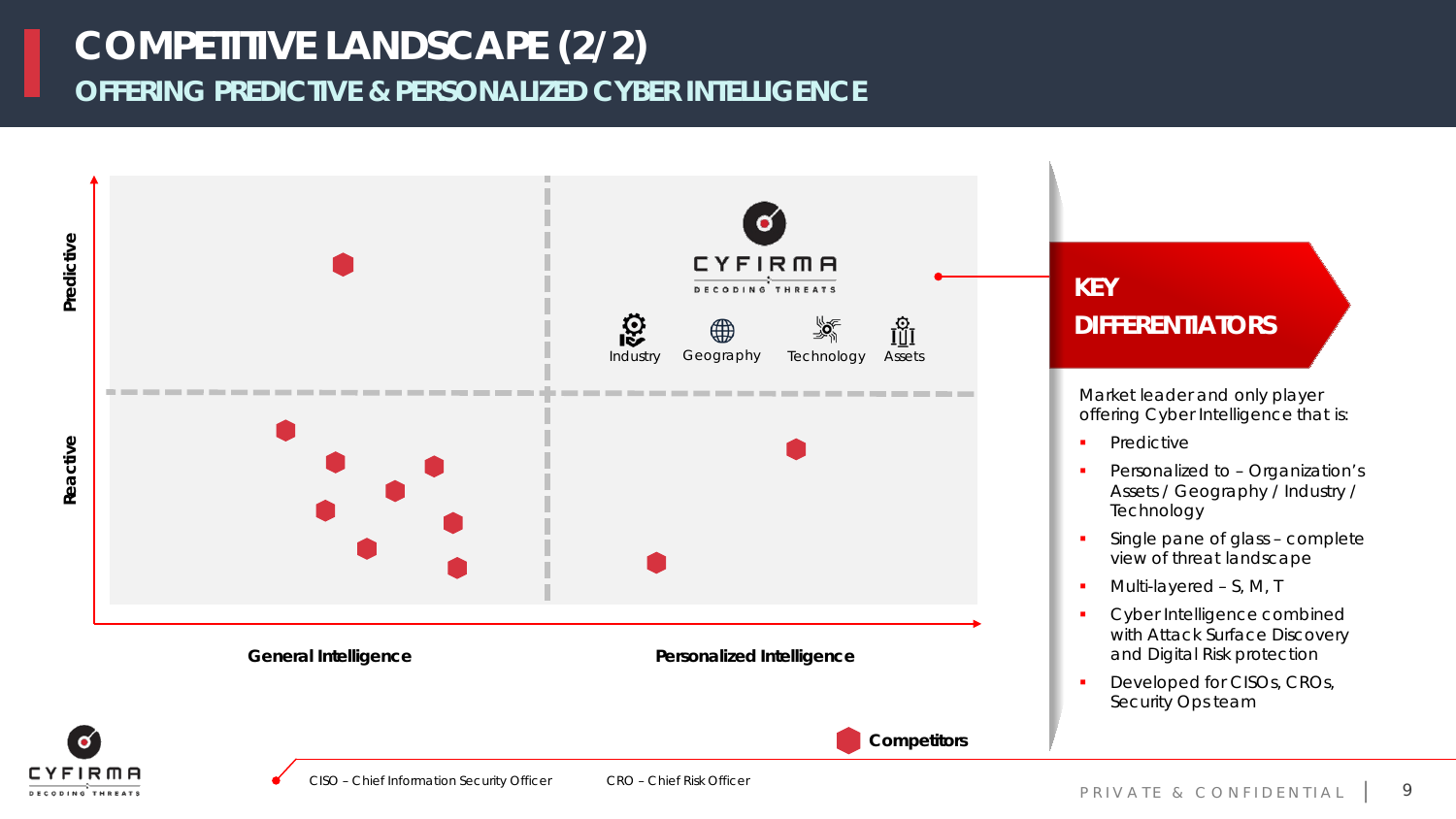#### **LockBit2.0 Ransomware Targets TOYOTA JAPOAUTO**



**EXFILTRATED SENSITIVE INFORMATION COULD CONTAIN SENSITIVE DETAILS, PII, FII, CII AND MORE.**

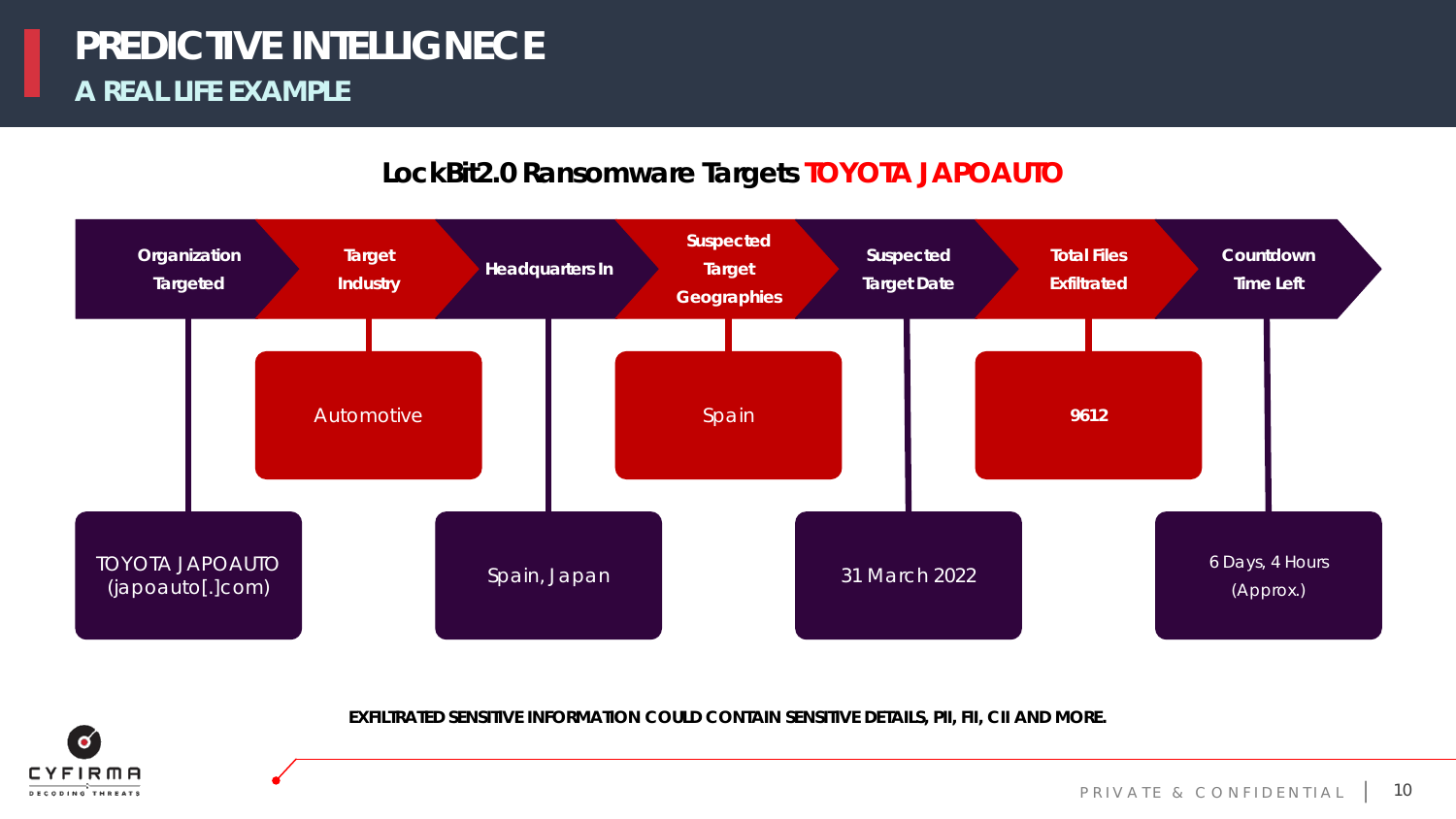

#### **What we know about LockBit 2.0 Ransomware**

The ransomware is suspected to be **active since July 2021** and has targeted multiple organizations across industries and geographies.

For initial access into the system of the organization, the most common method used by the ransomware operators are **insider threats (offering monetary benefits to disgruntled employees)**, using RDP connections, vulnerabilities & exploits observed in public-facing servers, VPN servers, phishing emails, and drive-by downloads. They try to **gain access through StealBit Trojan, Metasploit Framework, and Cobalt Strike on domain admin accounts exploiting vulnerabilities such as CVE-2019-0708** (BlueKeep vulnerability).

Post gaining access, the ransomware group **carries out reconnaissance for sensitive information and active directory environment**. The operators appear to be **using the Double Extortion strategy** – demand ransom to **provide decryption keys for exfiltrated data** or **threaten** to **release the data in public** if the ransom is not paid. For this, they set up a count-down timer to make the ransom payments.

The ransomware operators are **believed to be Russian and offer Ransomware-as-a-Service (RaaS) model** and are suspected to be leveraged by Russian cybercriminals.

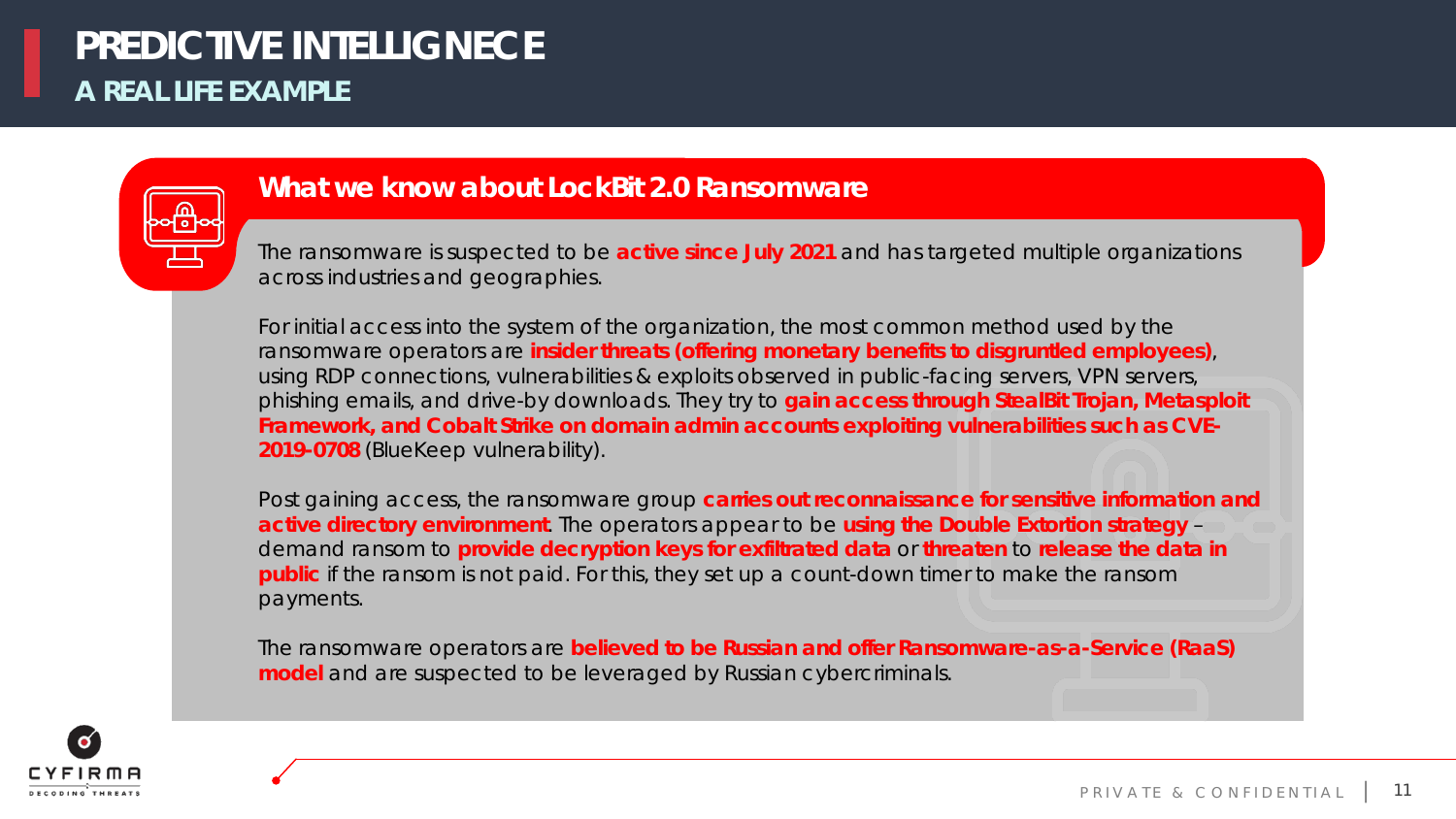| Sr.No          | <b>Tactics</b>                 | <b>Techniques</b>                                                            |
|----------------|--------------------------------|------------------------------------------------------------------------------|
| $\mathbf 1$    | TA0043: Reconnaissance         | T1595.001 : Active Scanning - scanning IP Blocks                             |
| 2              | TA0042: Resource Development   | T1584.001 : Compromise Infrastructure - Domains                              |
| $\mathcal{S}$  | <b>TA001: Initial Access</b>   | T1584.001 : Compromise Infrastructure - Domains                              |
|                |                                | T1190 : Exploit Public-Facing Application                                    |
| $\overline{4}$ | <b>TA002: Execution</b>        | T1059.001 : Command and Scripting Interpreter- PowerShell                    |
|                |                                | T1059.003: Command and Scripting Interpreter-Windows<br><b>Command Shell</b> |
|                |                                | T1047: Windows Management Instrumentation                                    |
| 5              | <b>TA003: Persistence</b>      | T1547.001:Boot or Logon Autostart Execution<br>Registry Run Key              |
| 6              | <b>TA008: Lateral Movement</b> | T1021.002:Remote Services Remote Desktop Protocol                            |
|                |                                | T1570 : Lateral Tool Transfer                                                |
| $\overline{7}$ | TA0040: Impact                 | T1486 : Data Encrypted For Impact                                            |
|                |                                | T1490 : Inhabit System Recovery                                              |
|                |                                | T1489 : Service Stop                                                         |



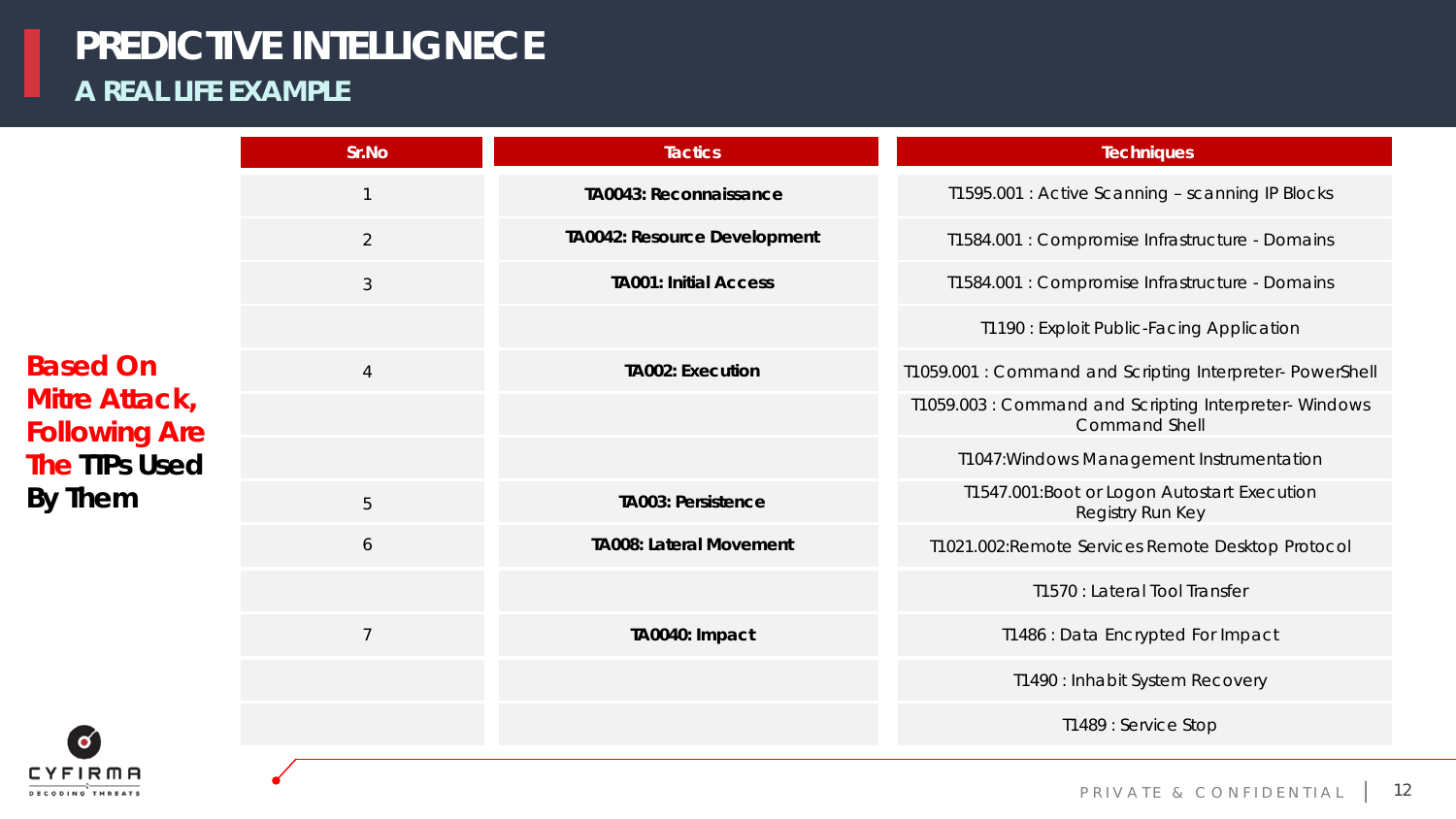

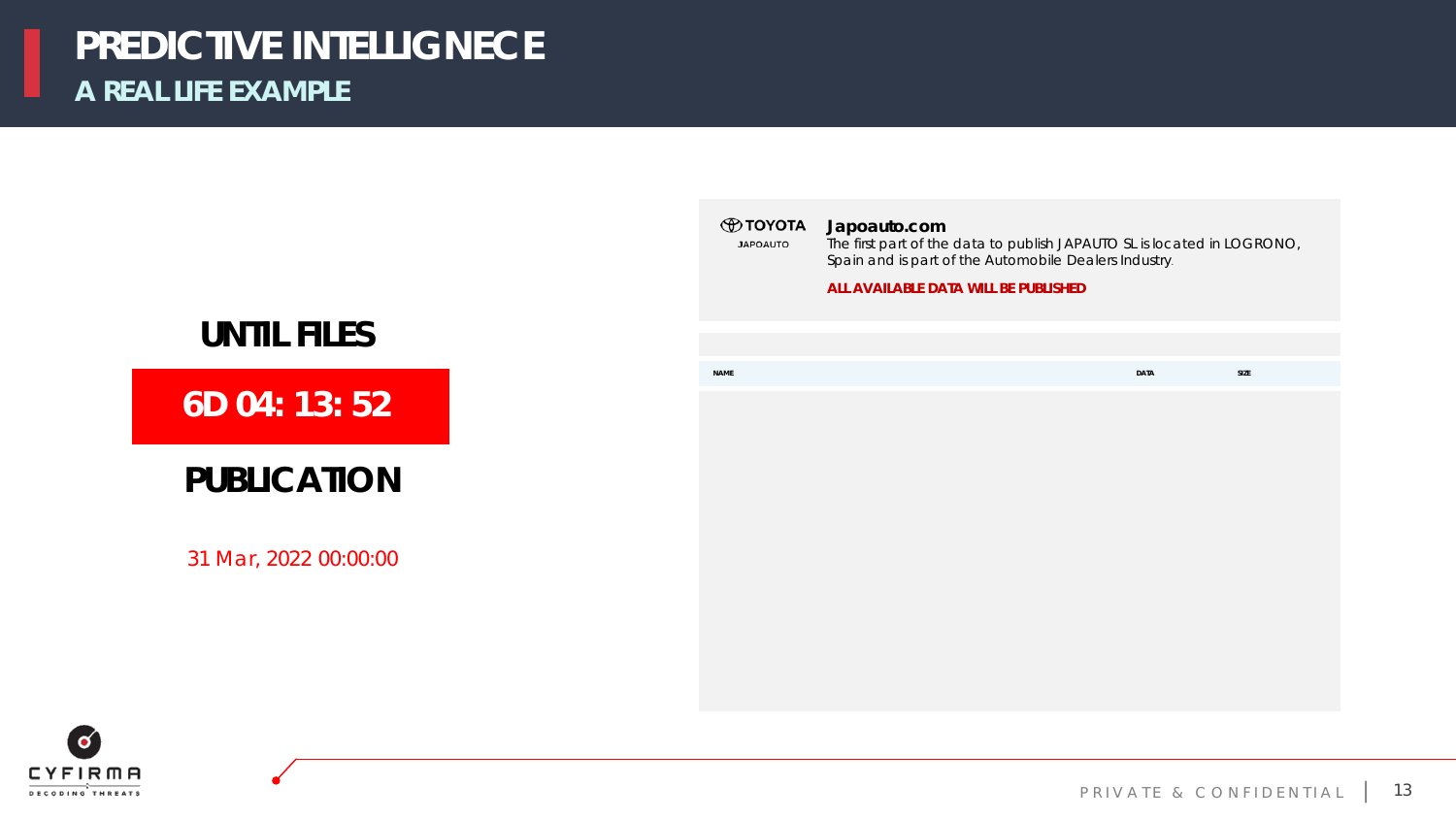## **SIX INTELLIGENCE VIEWS ON A UNIFIED PLATFORM TO MANAGE CYBER THREATS AND RISKS OUR 6 PILLARS FOR PREDICTIVE INTELLIGENCE**

#### **ATTACK SURFACE DISCOVERY**

Identify 'doors' and 'windows' into the organization

**Business Outcome**: Real-time continuous monitoring to identify shadow IT or porous systems which can be accessed by cybercriminals. **Awareness of attack surface will allow you to conduct a realistic costbenefit analysis of each asset and decide how to shrink your attack surface.** 

#### **VULNERABILITY INTELLIGENCE**

Z)

ATTACK SURFACE DISCOVERY<br>
Identify 'doors' and 'windows' into the<br>
organization<br>
available for cyber criminals to exploit<br>
ATTACK SURFACE DISCOVERY<br>  $\begin{array}{c} \text{VULNERABILITY INTELLIGENCE} \\ \text{Keys to 'doors' and 'windows' that are available for cyber$ Keys to 'doors' and 'windows' that are available for cyber criminals to exploit

> **Business Outcome:** Vulnerabilities are mapped to assets and associated exploits and ranked based on criticality. **This allows the business to optimize resources to focus on the most important and urgent gaps.**

#### **BRAND INTELLIGENCE**

Know when your brand is under attack

**Business Outcome:** Understand who, why and how your brand is being targeted, get complete view of brand infringement. **Protect the brand and retain customer loyalty by ensuring it is not being tarnished by corporate espionage, insider threats or other malicious bad actors.**

#### **DIGITAL RISK PROTECTION**

Clarity on digital profile, data leaks, breaches, and impersonations

**Business Outcome:** Unveil digital footprints and cases of impersonation and data leaks. Get near real-time alert on your data leaked in the wild. **With this knowledge, you can plug the gap and avert any further reputation and financial damage.**



#### **SITUATIONAL AWARENESS**

Gain control of evolving threat landscape by understanding emerging threats, mitigations and potential attack scenarios DIGITAL RISK PROTECTION<br>Clarity on digital profile, data leaks,<br>clarity on digital profile, data leaks,<br>clarity on digital profile, data leaks,<br>charaches and impersonations<br>charaches and impersonations

> **Business Outcome:** Quick view of cyberattack, incident and breach taking place in your industry, the technology you use, and the geography you operate in. **These insights and impact can guide important business decisions including cyber investments.**

6

Predictive, personalized, multi-layered, contextualised intelligence dissects a cyberattack campaign to answer WHO, WHY, WHAT, WHEN, HOW of a cyberattack campaign in the making

**Business Outcome:** Get complete view and insights to your external threat landscape. **Keep the enemy at bay, receive early warning to fend off cyberattacks to avoid disruption that could threaten business.**